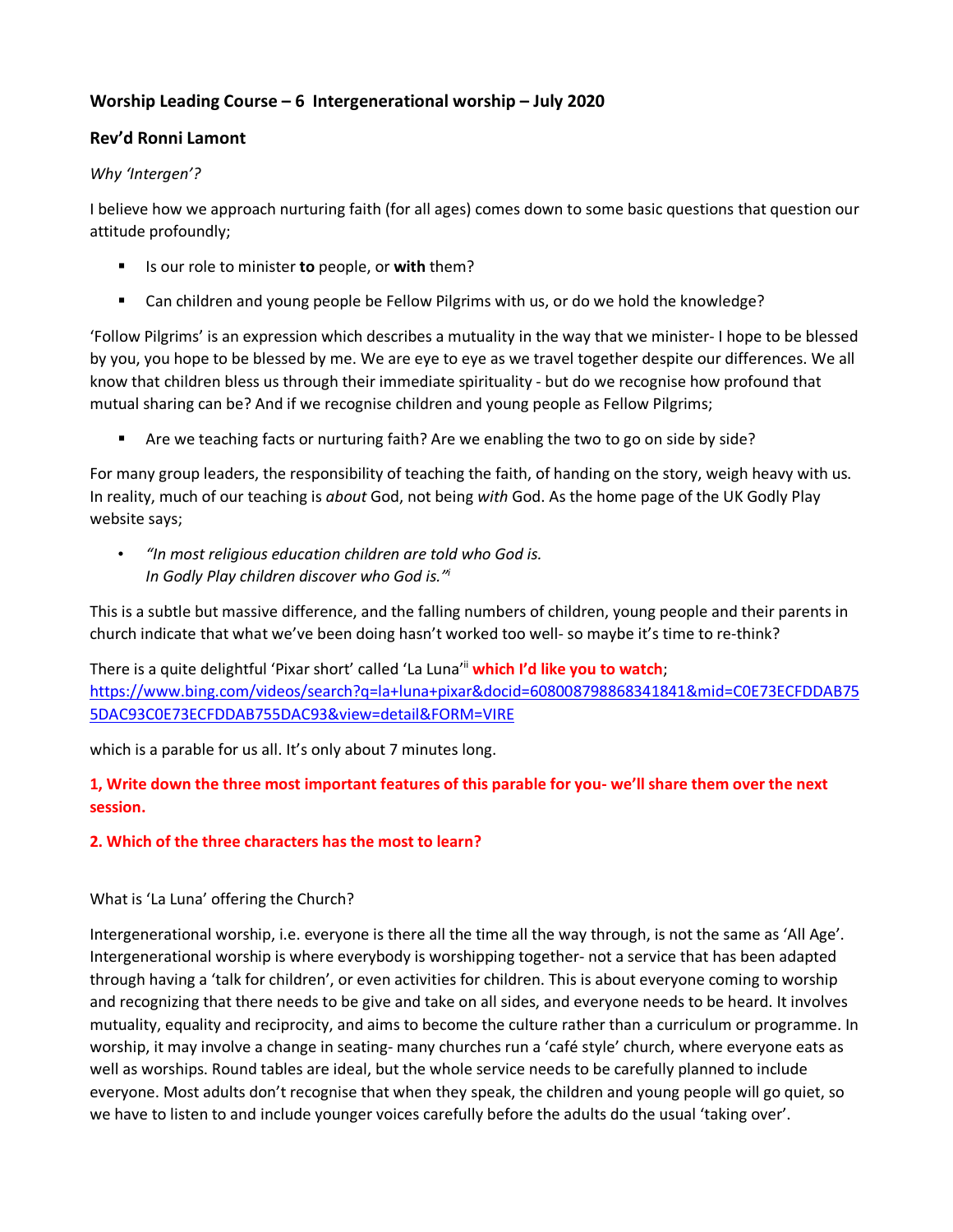Westerhoff $1$  tells us that for children to be included effectively we need to share:

- Story; both the story of who we are- how did this worshipping congregation come together, how did we change over the years, what is the story of each family, as well as the story of salvation.<sup>iii</sup>
- Authority; who has the authority in this group, and how is it given? Many churches have people who assume authority despite never being 'given' it by those who are officially in charge. Facing that coup and sorting who is really in charge is painful, and something that many churches avoid noticing, let alone dealing with. $\frac{iv}{i}$
- Ritual; what do we do together that marks our life as a community? How do we mark birthdays, festivals? How do we welcome new members in? How do we say goodbye to those who leave, either through moving away or death? How do we manage it when others leave because they don't want to be with us anymore?
- Life; how do we share our day to day lives? Do we know what work others do, what the children and young people are doing at school, college or university? Do we even know which school, college or university they are part of? How do we support those who are finding life difficult at the moment? How do we share success?

By including children and young people in all of the above, we become more intergenerational, as the unspoken message is that we value what the children and young people bring and want their input in the day to day experience of our lives, partly so that we can pray in an informed way, but mainly because we care and value them.

Importantly, intergenerational worship can be introduced slowly- perhaps just for a couple of festivals to begin with, along with a change in how you work to make the community more intergenerational, but this is a massive shift for many, indeed most churches and worshipping communities, so we're looking at change over years, not days.

Mary Hawes, who is Going for Growth Adviser for the Church of England, leads such a service in Teddington in West London<sup>2</sup>, and she has devised the following acronym for intergenerational worship;

- **W**onder; children are noted for their 'Awe and wonder' moments, and in 'La luna', it is a child who stares open mouthed at the rising moon, so enabling his father and grandfather to recapture their awe and wonder at the moon and her beauty. The trick for adults is to recognise that what we may now take for granted may have been a moment of awe and wonder for us once upon a time.
- **O**penness; have we come to worship expecting to be touched by God's spirit, and are we open to whoever might be bringing that blessing to us? Or do we have set expectations of what the service will 'do for me', thus removing the awe and wonder moment? The fleeting joy of something understood or recognised, either once again, or for the first time.
- **R**elationship; worship only works through relationship- as we see modelled in the Trinity. Who we become friends with seems fairly hap hazard to me, across ages and generations, there are some people that we recognised as kindred spirits, and so through worshipping intergenerationally, we make ourselves available to everyone who is gathered for friendship. A recent Channel 4 series, 'Old people's home for four-year olds' showed this clearly- when a nursery class became part of the day to day lives of a group of older people at a retirement village, the children gravitated towards people seemingly at random, and became very fond of 'their' person or people. As the relationships were unpacked, so we discovered that many had similar backgrounds or life experiences, and somehow the children intuited

<sup>&</sup>lt;sup>1</sup> Will our children have Faith?

<sup>&</sup>lt;sup>2</sup> For a taster service see https://www.youtube.com/results?search\_query=teddington+parish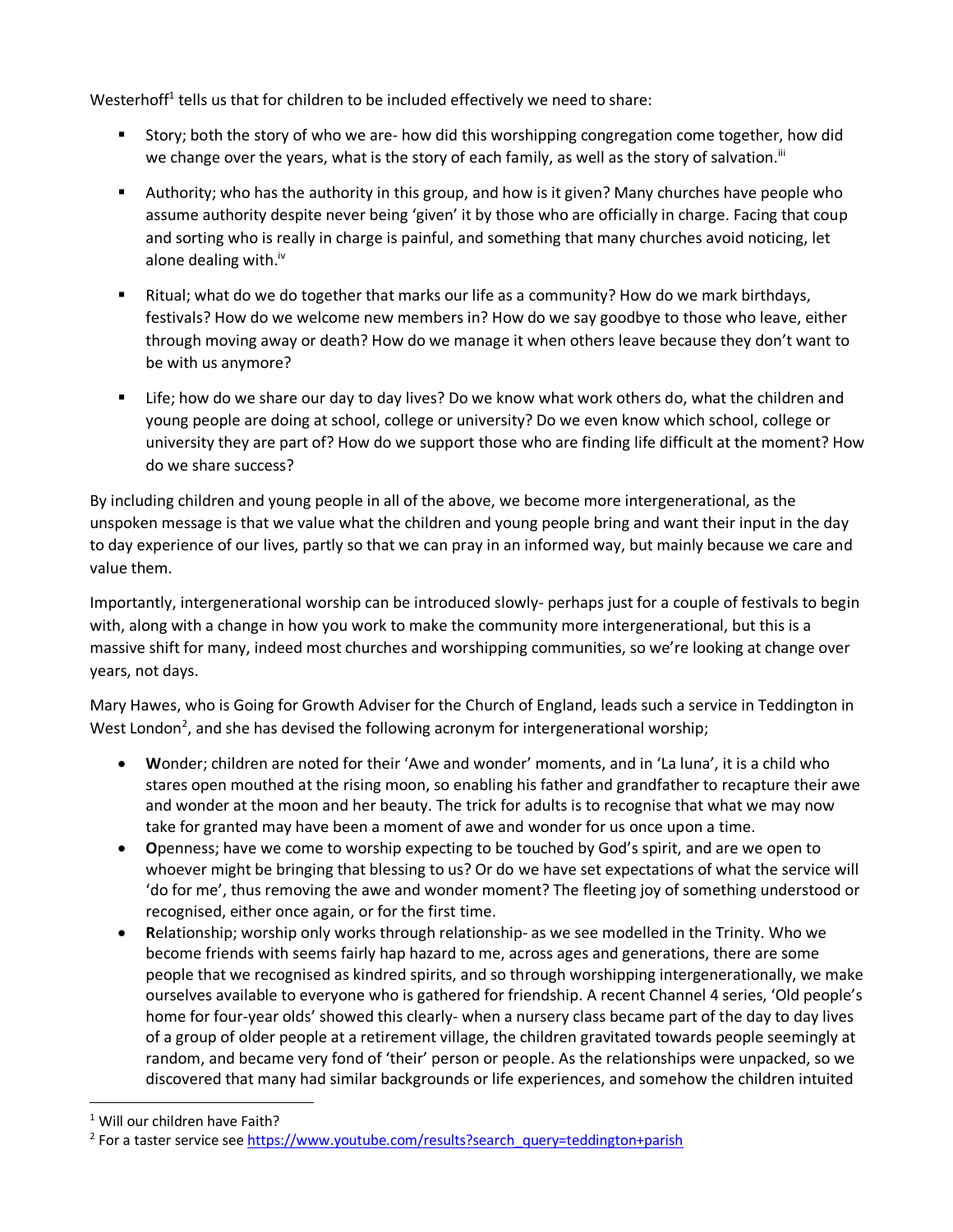this, and it became a great bond. Children and young people make friends with adults who like them, often who are like them, and they sense it.

- **S**pace; both literal and metaphorical. Children or young people confined in a small space will become fidgety, put out their limbs to claim more room, and annoy each other. As do adults. Give everyone enough room. But also include silence, time to breathe and internalise, time for the Spirit to move and inspire. Don't rush, despite the difficulty many adults have with silence. Different worship styles respond differently to images, candles, lights- include them.
- **H**ospitality; often comes down to two questions- what sort of biscuits do you serve, and is there someone who stops children having more than one? And for the adults- is there firstly decent coffee, and then a saint in your community who ensures no-one is outside of the coffee cliques? We might say we're friendly, but practice often gives that an unintentional lie. No church wants to be unfriendly<sup>y</sup> but ask any visiting minister and they'll have a story of drinking coffee and watching the regulars chat. And if there are biscuit police, it will impact on the children very quickly. Let their parents do that, and you can engage them in a conversation.
- **I**magination; all religious belief involves imagination, as we can't prove God exists. And if you engage the imagination of all worshippers, then they are set free. Children don't have a problem with creativity, it sort of gets knocked out of us by the education system in this country, and most of the western world, so encouraging everyone to be imaginative together is empowering and brings us closer to the creator God.
- Participation: the question is not 'what can the children or young people do?' but 'what can't they do?'. Do we save the 'better' jobs for the adults? When I introduced the choir children to reading the bible passages as normal in the main service in my last parish, I had a complaint from one of the adults, as he so loved doing that…and now he didn't do it as often. People don't show the same enthusiasm for cleaning up after a service. When I introduced young people as part of the rota for servers (helping the minister with laying out the communion) some adults were concerned that they 'wouldn't do it properly'. They probably didn't do it in the same way as some of the adults, but who decides what 'properly' is? It seems to me that we each minister as we minister, and that means variation along the way.

So neat- notice what the acronym spells?

Importantly, at this church all jobs can be equally shared out, and after a while that will be the norm.

Intergenerational worship aims at *being* church, not just coming to church, and when we achieve that, then faith will grow, and we become Fellow Pilgrims together. *You might like to consider if your church has begun to travel this path while the buildings have been closed.*

Alongside Mary's WORSHIP, there is another acronym that I feel is very important, and this comes from Rebecca Nye.<sup>vi</sup> She uses SPIRIT to sum up the conditions she believe are necessary to facilitate spirituality, and although Nye is using it with regards to children's spirituality, it is equally true for adults, and thus for intergenerational worship.

- **S**pace; as above, with every possible understanding of the word. Adults are so bad at waiting, in quiet. If we are to internalise the worship we are taking part in, we have to slow down and give time. We also need to think about the physical environment. This has a huge impact on us in our lives and our spirituality. If you want proof, try sending the adults out to the children's room one week, and keep the children in the worship area of the church!
- **P**rocess; spirituality is a process, not a product. You cannot measure it, and it is only when you take the time to reflect as a group as well as an individual, that you can see that we have moved together along the journey of faith. You cannot rush it, you just have to be attentive and wait…